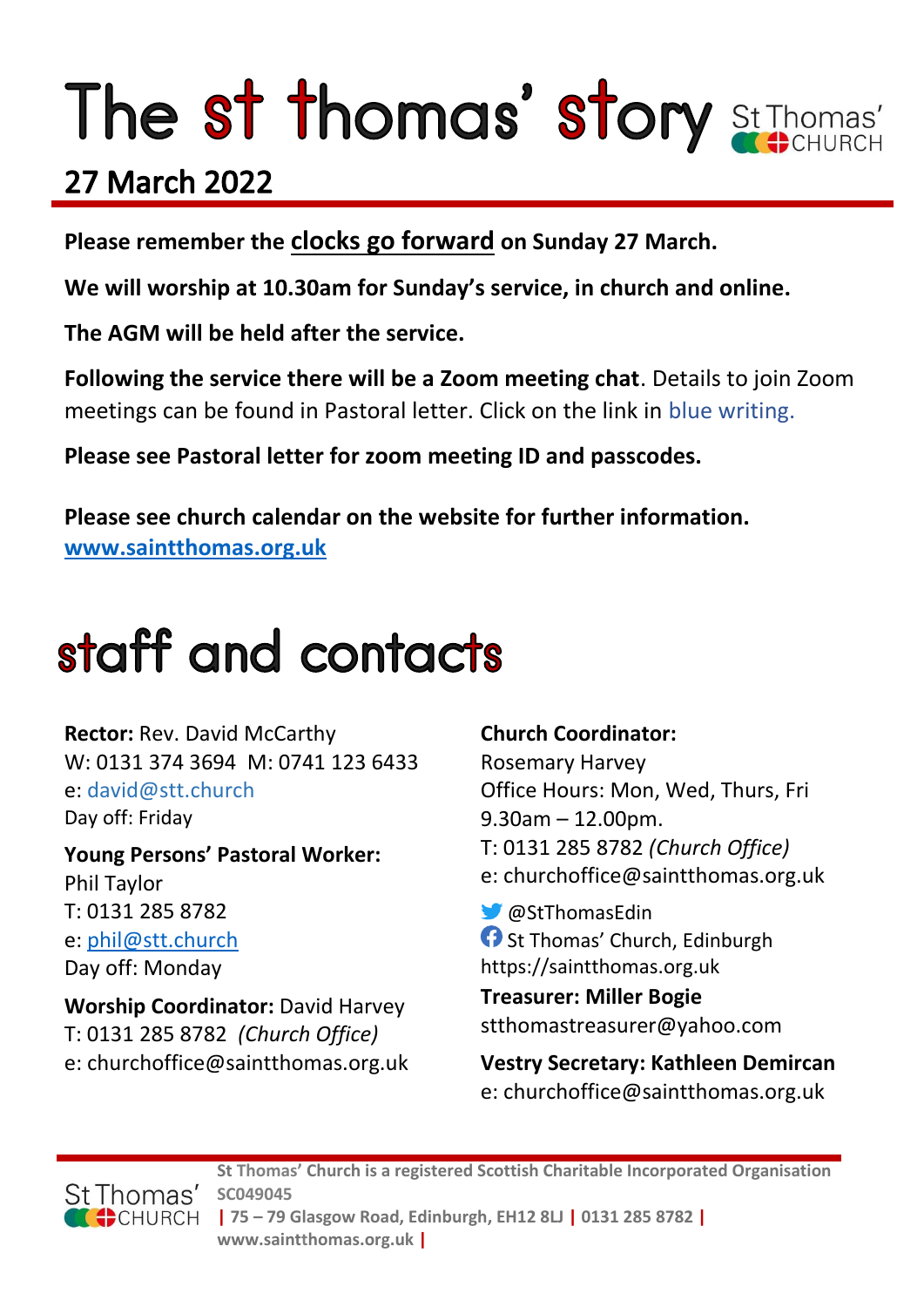**Recycling needed** – please bring recycling items to be used by the Easter Holiday club for modelling. Items are needed by Easter Sunday 17th April, collection boxes are at the entrance and in the corridor of the church. *Thank you.*

#### **Sunday 27 March 2022**

#### **to**

#### **Sunday 3 April 2022**

Sunday worship and some other events are available online at: <https://www.facebook.com/stthomasedin> <https://www.youtube.com/channel/UC1r0Eq3PqBmxioDssYXCbGQ> <https://www.twitter.com/StThomasEdin>

**Sunday 27 March**

**@ 10.30am Service – Thorsten Prill is preaching.**

**Post Worship Chat -"Zoom" meeting details in the Pastoral letter.**

**@ 12pm – AGM, meeting after the service.**

**@ 6.30pm – 7pm "Zoom" Prayer Base**

**Monday 28 March @ 4pm – 'Rooted'- "Zoom" meeting details in the Pastoral letter.**

**Wednesday 30 March**

**@ 1.30pm – 'Rooted' Bible Study - in person meeting, details in Pastoral letter. @ 8pm – Night Prayers – online, details in the Pastoral letter**

**Thursday 31 March @10.30am - Coffee Plus meeting in the main hall.**

**Sunday 3 April**

**@ 10.30am service. Post-Worship Chat - "Zoom" meeting details in Pastoral letter. @ 6.30pm – 7pm "Zoom" Prayer Base**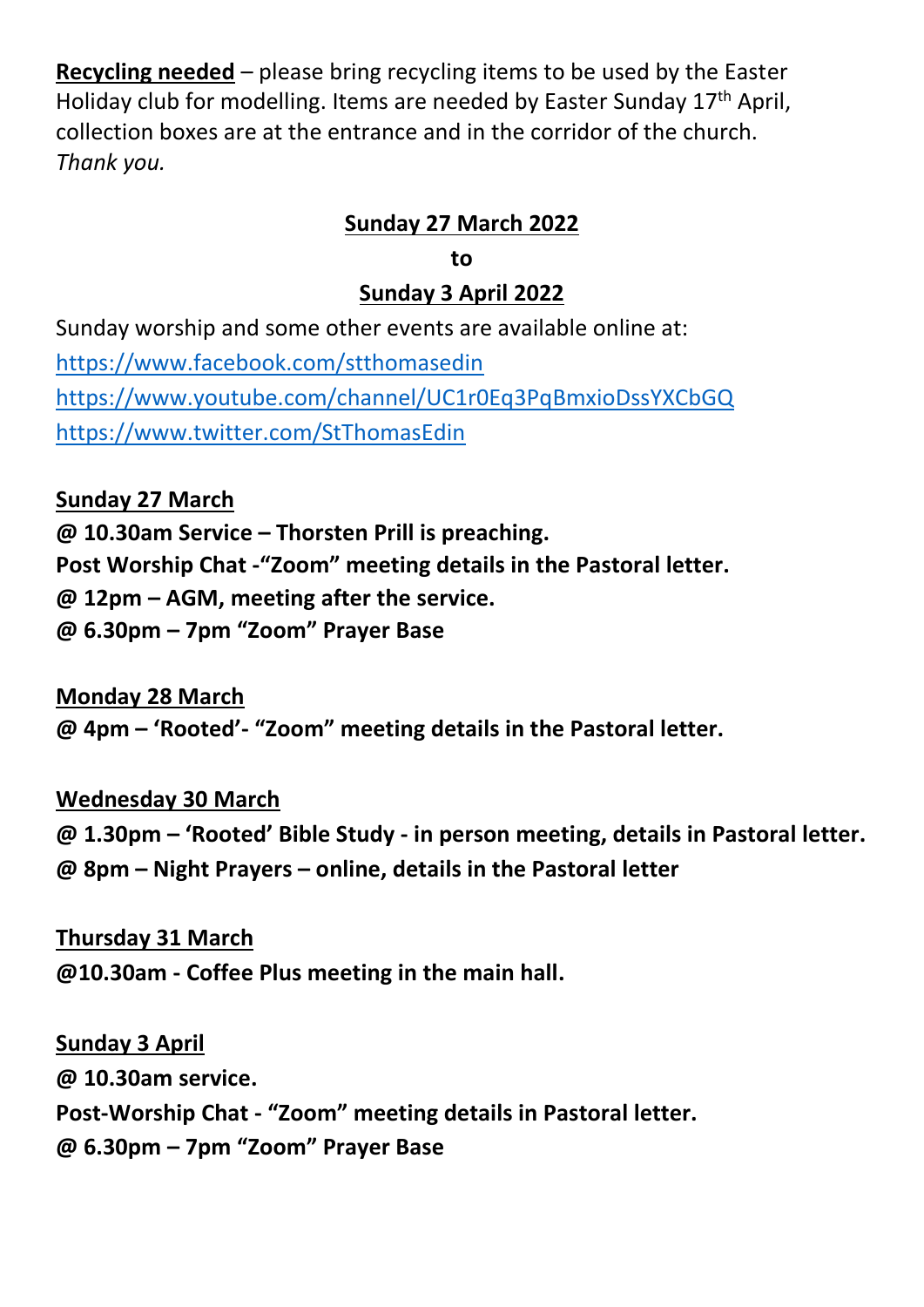## for our prayer

#### **For opportunities**:

- Give thanks that the trustees of **TOR Christian Foundation** have been led to support our proposal to appoint a **Chaplain for Older People** role. Pray as we seek the best person to fill this role. Application date is this week!
- The '**Hope Explored**' course beginning on 5 April. That those taking part will be encouraged and receive real hope!

**Pray for Anchor Church, Fowey in Cornwall — they have been told by their** landlord that they must restrict numbers to sixty people and no children. They meet in a Missions to Seamen building and the concern seems to be about unvaccinated seamen using the building and the possibility of spreading Covid. Pray that this will be resolved or that a new and even more suitable venue can be found!

#### **The Ukraine & Russia:** For peace!

For governments in Ukraine, Russia, Belorussia, Europe, and USA – for decisions to end indiscriminate attacks, to seek peace, and support those in need.

Give thanks for the response to the more than three million refugees arriving in countries bordering the Ukraine. Pray that this welcome and care continues.

Pray for our response in the UK – that we will be generous and welcoming at a government and personal level. Pray that the vagueness of the plans will solidify into something simple and clear. Continue to pray for **Frank Henderson**, who works for Edinburgh City Council — he has responsibility to help plan the welcome for Ukrainians arriving in here.

Pray for plans to offer welcome to refugees fleeing the war – that we as individuals will consider what we can do to help.